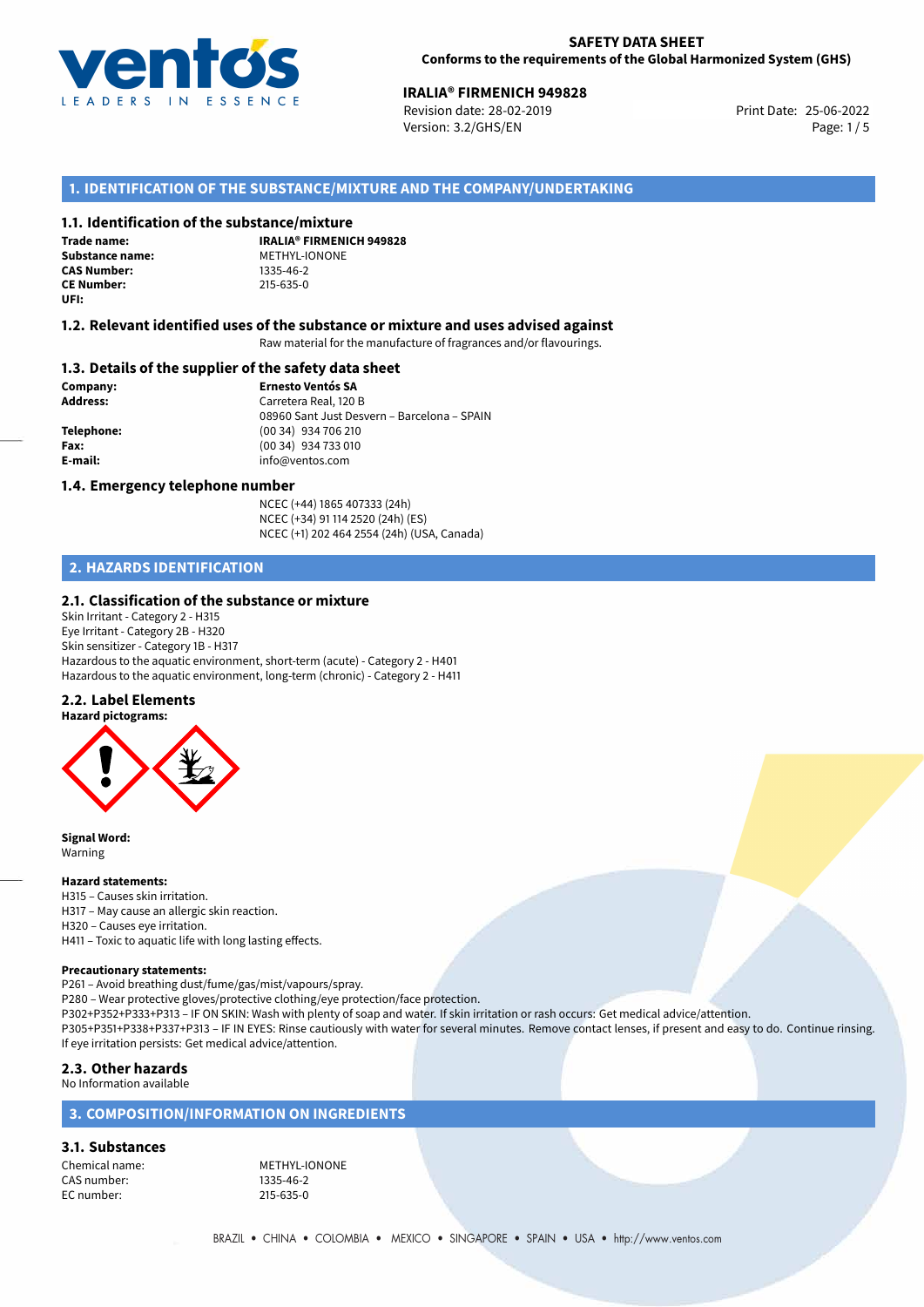

#### **SAFETY DATA SHEET Conforms to the requirements of the Global Harmonized System (GHS)**

# **IRALIA® FIRMENICH 949828**<br>Revision date: 28-02-2019 **Print Date: 25-06-2022**

Version: 3.2/GHS/EN Page: 2 / 5

#### **Hazardous constituents:**

| <b>Chemical Name</b>        | % (w/w)        | <b>CAS No</b><br><b>EC No</b> | <b>Classification according to GHS</b>                                                                                                                                                                                                     |
|-----------------------------|----------------|-------------------------------|--------------------------------------------------------------------------------------------------------------------------------------------------------------------------------------------------------------------------------------------|
| ALPHA-ISOMETHYL IONONE      | $>$ 25; $<$ 50 | $127 - 51 - 5$<br>204-846-3   | Skin Irritant - Category 3 - H316<br>Skin sensitizer - Category 1B - H317<br>Hazardous to the aquatic environment, short-term (acute) - Category 2 - H401<br>Hazardous to the aquatic environment, long-term (chronic) - Category 2 - H411 |
| ALPHA-N-METHYL IONONE       | $>$ 25; $<$ 50 | 127-42-4<br>204-842-1         | Skin Irritant - Category 2 - H315<br>Eye Irritant - Category 2B - H320<br>Hazardous to the aquatic environment, short-term (acute) - Category 2 - H401<br>Hazardous to the aquatic environment, long-term (chronic) - Category 2 - H411    |
| <b>BETA-N-METHYL IONONE</b> | $>$ 25; $<$ 50 | 127-43-5<br>204-843-7         | Skin Irritant - Category 2 - H315<br>Skin sensitizer - Category 1B - H317<br>Hazardous to the aquatic environment, short-term (acute) - Category 2 - H401<br>Hazardous to the aquatic environment, long-term (chronic) - Category 2 - H411 |

[See the full text of the hazard statements in section 16.](#page-4-0)

### **3.2. Mixtures**

Not applicable.

## **4. FIRST-AID MEASURES**

## **4.1. Description of necessary first aid measures**

| Ingestion:    | Rinse mouth with water.<br>Obtain medical advice.<br>Keep at rest. Do not induce vomiting.                                                           |
|---------------|------------------------------------------------------------------------------------------------------------------------------------------------------|
| Eye contact:  | In case of contact with eyes, rinse immediately with plenty of water for at least 15 minutes and seek medical advice.                                |
| Inhalation:   | Remove person to fresh air and keep at rest.<br>Seek immediate medical advice.                                                                       |
| Skin contact: | Take off immediately all contaminated clothing.<br>Thoroughly wash affected skin with soap and water.<br>Seek medical attention if symptoms persist. |

## **4.2. Most important symptoms and effects, both acute and delayed**

No information available.

#### **4.3. Indication of any immediate medical attention and special treatment needed** No information available.

## **5. FIRE-FIGHTING MEASURES**

### **5.1. Extinguishing Media**

Water spray, carbon dioxide, dry chemical powder or appropriate foam. For safety reasons do not use full water jet.

#### **5.2. Special hazards arising from the substance or mixture**

Known or Anticipated Hazardous Products of Combustion: Emits toxic fumes under fire conditions.

#### **5.3. Advice for firefighters**

High temperatures can lead to high pressures inside closed containers. Avoid inhalation of vapors that are created. Use appropriate respiratory protection. Do not allow spillage of fire to be poured into drains or watercourses. Wear self-contained breathing apparatus and protective clothing.

## **6. ACCIDENTAL RELEASE MEASURES**

## **6.1. Personal precautions, protective equipment and emergency procedures**

Evacuate surronding areas. Ensure adequate ventilation. Keep unnecessary and unprotected personnel from entering. Do not breathe vapor/spray. Avoid contact with skin and eyes. Information regarding personal protective measures: see section 8.

#### **6.2. Environmental precautions**

To avoid possible contamination of the environment, do not discharge into any drains, surface waters or groundwaters.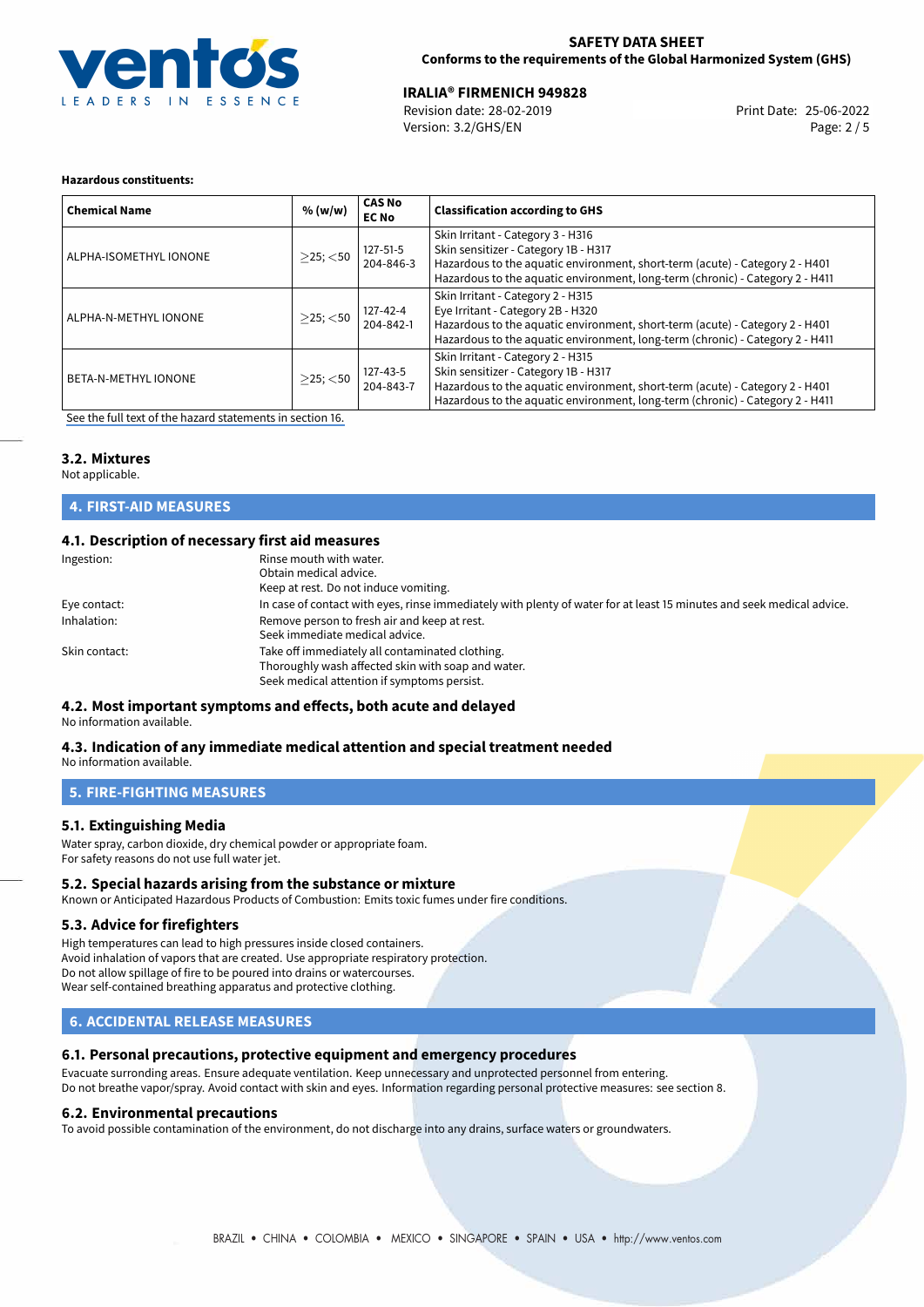

## **IRALIA® FIRMENICH 949828**<br> **25-06-2022 Revision date: 28-02-2019**<br> **25-06-2022**

Revision date: 28-02-2019 Version: 3.2/GHS/EN Page: 3 / 5

### **6.3. Methods and materials for containment and cleaning up**

Cover with an inert, inorganic, non-combustible absorbent material (e.g. dry-lime, sand, soda ash). Place in covered containers using non-sparking tools and transport outdoors. Avoid open flames or sources of ignition (e.g. pilot lights on gas hot water heater). Ventilate area and wash spill site after material pickup is complete.

#### **6.4. Reference to other sections**

Information regarding exposure controls, personal protection and disposal considerations can be found in sections 8 and 13.

#### **7. HANDLING AND STORAGE**

#### **7.1. Precautions for safe handling**

Do not store or handle this material near food or drinking water. Do not smoke. Avoid contact with the eyes, skin and clothing. Wear protective clothing and use glasses. Observe the rules of safety and hygiene at work. Keep in the original container or an alternative made from a compatible material.

#### **7.2. Conditions for safe storage, including any incompatibilities**

Store in tightly closed and preferably full containers in a cool, dry and ventilated area, protected from light. Keep away from sources of ignition (e.g. hot surfaces, sparks, flame and static discharges). Keep away from incompatible materials (see section 10).

#### **7.3. Specific end use(s)**

No information available.

#### **8. EXPOSURE CONTROLS AND PERSONAL PROTECTION**

#### **8.1. Control parameters**

Components with occupational exposure limits: None known.

#### **8.2. Exposure controls**

Measures should be taken to prevent materials from being splashed into the body. Provide adequate ventilation, according to the conditions of use. Use a mechanical exhaust if required.

#### **8.3. Individual protection measures, such as personal protective equipment**

| Eye/Face protection:             | Chemical safety goggles are recommended. Wash contaminated goggles before reuse.                                                            |  |  |  |
|----------------------------------|---------------------------------------------------------------------------------------------------------------------------------------------|--|--|--|
| Hand Protection:                 | Chemical-resistant gloves are recommended. Wash contaminated gloves before reuse.                                                           |  |  |  |
| Body protection:                 | Personal protective equipment for the body should be selected based on the task being performed and the risks<br>involved.                  |  |  |  |
| Respiratory Protection:          | In case of insufficient ventilation, use suitable respiratory equipment.                                                                    |  |  |  |
| Environmental exposure controls: | Emissions from ventilation or process equipment should be checked to ensure they comply with environmental<br>protection legislation.       |  |  |  |
|                                  | In some cases, filters or engineering modifications to the process equipment will be necessary to reduce emissions to<br>acceptable levels. |  |  |  |

## **9. PHYSICAL AND CHEMICAL PROPERTIES**

#### **9.1. Information on basic physical and chemical properties**

| Appearance:                         | Liquid                                    |  |
|-------------------------------------|-------------------------------------------|--|
| Colour:                             | Conforms to standard                      |  |
| Odour:                              | Conforms to standard                      |  |
| Odour theshold:                     | Not determined                            |  |
| pH:                                 | Not determined                            |  |
| Melting point/freezing point:       | Not determined                            |  |
| Boling point/boiling range $(°C)$ : | Not determined                            |  |
| Flash point:                        | 110 $\degree$ C                           |  |
| Evaporation rate:                   | Not determined                            |  |
| Flammability:                       | Not determined                            |  |
| Lower flammability/Explosive limit: | Not determined                            |  |
| Upper flammability/Explosive limit: | Not determined                            |  |
| Vapour pressure:                    | Not determined                            |  |
| Vapour Density:                     | Not determined                            |  |
| Density:                            | 0,925 $-0$ ,935 g/mL (20°C)               |  |
| Relative density:                   | $0,925-0,935(20°C)$                       |  |
| Water solubility:                   | SOLUBLE IN ETHANOL 95° IN ALL PROPORTIONS |  |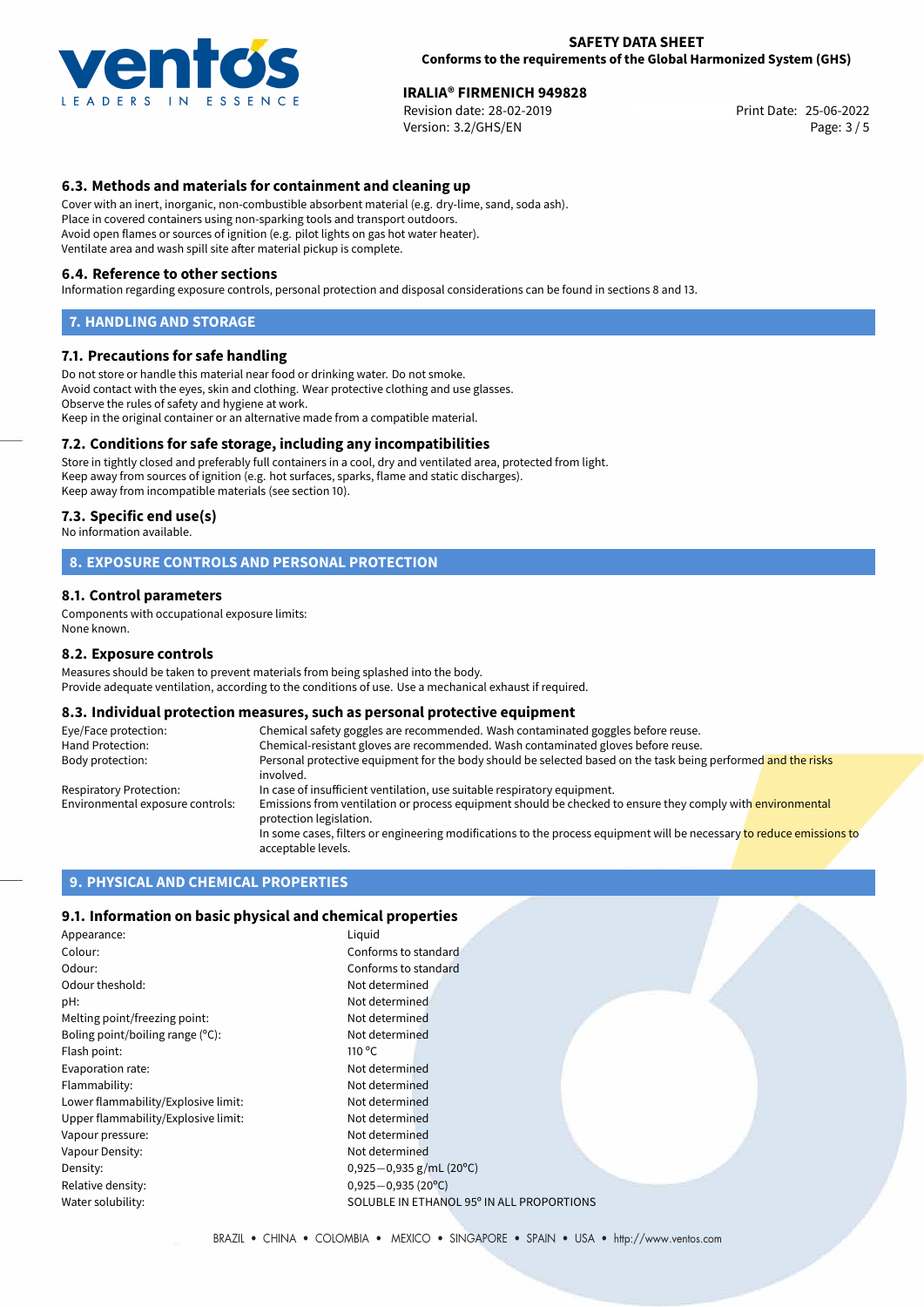

## **IRALIA® FIRMENICH 949828**<br>25-06-2022 **IRevision date: 28-02-2019**

Revision date: 28-02-2019 Version: 3.2/GHS/EN Page: 4 / 5

Solubility in other solvents: SOLUBLE IN ETHANOL Partition coefficient n-octanol/water: Not determined Auto-ignition temperature: Not determined Decomposition temperature: Not determined Viscosity, dynamic: Not determined Viscosity, kinematic: Not determined Explosive properties: Not determined Oxidising properties: NONE EXPECTED

## **10. STABILITY AND REACTIVITY**

#### **10.1. Reactivity**

No hazardous reactions if stored and handled as prescribed/indicated.

#### **10.2. Chemical stability**

The product is stable if stored and handled as prescribed/indicated.

#### **10.3. Possibility of hazardous reactions**

No hazardous reactions if stored and handled as prescribed/indicated.

#### **10.4. Conditions to Avoid**

Conditions to Avoid: Excessive heat, flame or other ignition sources.

#### **10.5. Incompatible materials**

Avoid contact with strong acids and bases and oxidizing agents.

#### **10.6. Hazardous decomposition products**

During combustion may form carbon monoxide and unidentified organic compounds.

## **11. TOXICOLOGICAL INFORMATION**

| <b>Acute toxicity</b>             | Based on the data available, the criteria for classification are not met. |  |
|-----------------------------------|---------------------------------------------------------------------------|--|
| Skin corrosion/irritation         | Causes skin irritation.                                                   |  |
| Serious eye damage/irritation     | Causes eye irritation.                                                    |  |
| Respiratory or skin sensitisation | May cause an allergic skin reaction.                                      |  |
| Germ cell mutagenicity            | Based on the data available, the criteria for classification are not met. |  |
| Carcinogenicity                   | Based on the data available, the criteria for classification are not met. |  |
| <b>Reproductive toxicity</b>      | Based on the data available, the criteria for classification are not met. |  |
| <b>STOT-single exposure</b>       | Based on the data available, the criteria for classification are not met. |  |
| <b>STOT-repeated exposure</b>     | Based on the data available, the criteria for classification are not met. |  |
| <b>Aspiration hazard</b>          | Based on the data available, the criteria for classification are not met. |  |

## **12. ECOLOGICAL INFORMATION**

#### **12.1. Toxicity**

**Assessment:** Toxic to aquatic life with long lasting effects. **Experimental/calculated data:** No information available.

**12.2. Degradability**

Biodegradation : Readily biodegradable.

#### **12.3. Bioaccumulative potential** No information available.

## **12.4. Soil mobility**

No information available.

## **12.5. Other adverse effects**

See also sections 6, 7, 13 and 15 Do not allow to get into waste water or waterways.